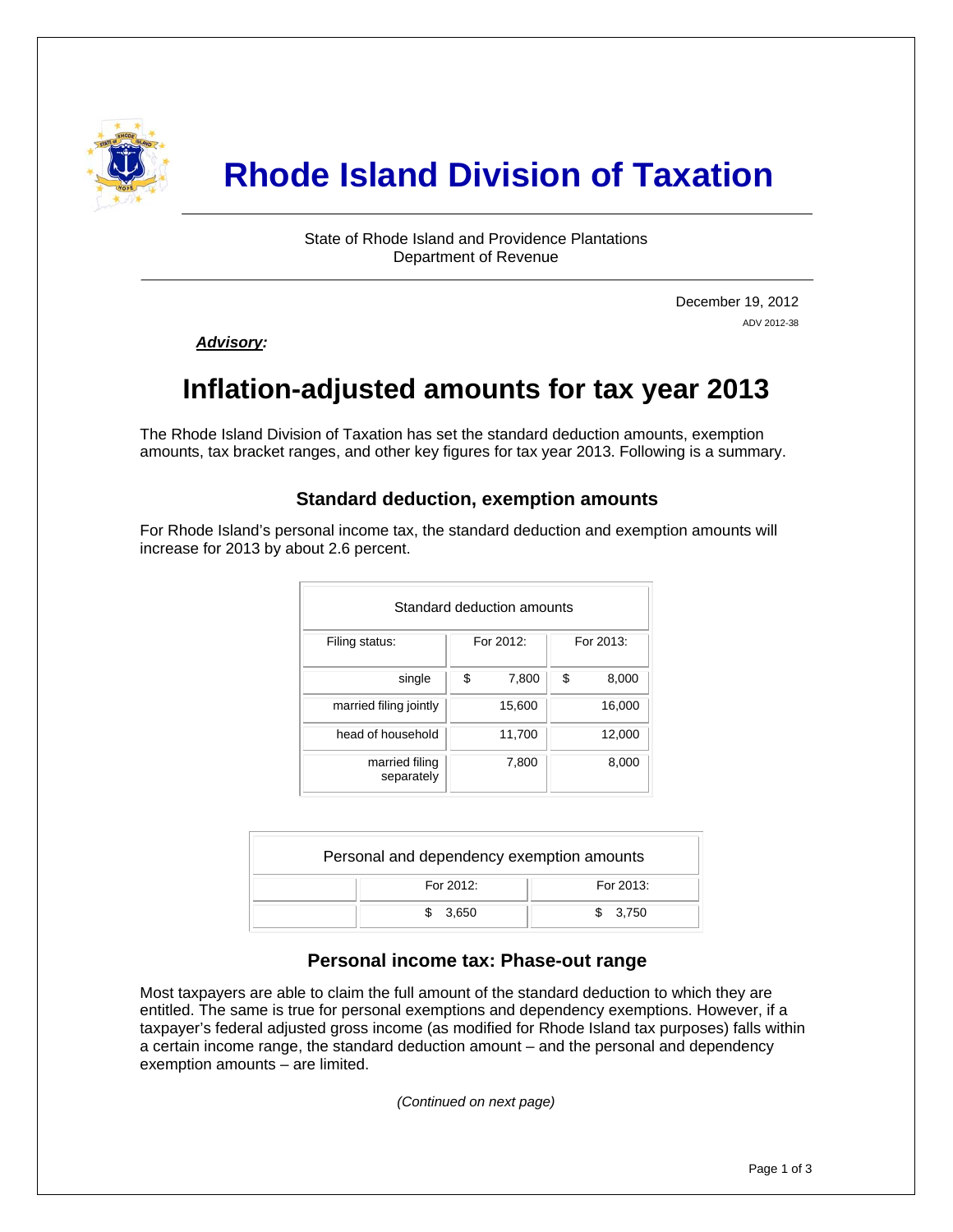If income exceeds the range, the taxpayer cannot claim a standard deduction or personal or dependency exemption amount. The income ranges are listed in the table below:

| Phase-out range for standard deduction, exemption amounts |                        |
|-----------------------------------------------------------|------------------------|
| Tax year 2012:                                            | Tax year 2013:         |
| \$181,900 to \$202,700                                    | \$186,550 to \$207,950 |

# **Tax brackets**

The Tax Division has recalculated tax bracket ranges for tax year 2013, as required by statute. The recalculations, to reflect inflation, boost the dollar figures in each bracket by about 2.6 percent compared with tax year 2012. The changes were made to the Rhode Island personal income tax's uniform tax rate schedule – which is used by all filers.

|         |                 |   |                          |     |                          |                                                                         |                    | <b>Applied to tax</b><br>$year$ 2012 |
|---------|-----------------|---|--------------------------|-----|--------------------------|-------------------------------------------------------------------------|--------------------|--------------------------------------|
|         | Taxable income: |   |                          |     |                          | Rhode Island personal income tax:<br>uniform tax rate schedule for 2012 |                    |                                      |
| Over    |                 |   | But not over             | Pay |                          | + percent<br>on excess                                                  | of the amount over |                                      |
| \$      | $\Omega$        | S | 57,150                   | \$. | $\overline{\phantom{a}}$ | 3.75%                                                                   | \$<br>$\Omega$     |                                      |
| 57,150  |                 |   | 129,900                  |     | 2,143.13                 | 4.75%                                                                   | 57,150             |                                      |
| 129,900 |                 |   | $\overline{\phantom{m}}$ |     | 5,598.75                 | 5.99%                                                                   | 129,900            |                                      |

|         |                 |              |          |       |                                                                         |                    | <b>Applies to tax</b><br><b>vear 2013</b> |
|---------|-----------------|--------------|----------|-------|-------------------------------------------------------------------------|--------------------|-------------------------------------------|
|         |                 |              |          |       | Rhode Island personal income tax:<br>uniform tax rate schedule for 2013 |                    |                                           |
|         | Taxable income: |              |          |       |                                                                         |                    |                                           |
| Over    |                 | But not over | Pay      |       | + percent<br>on excess                                                  | of the amount over |                                           |
| \$      | $\Omega$        | \$<br>58,600 | \$       | $- -$ | 3.75%                                                                   | \$<br>0            |                                           |
| 58,600  |                 | 133,250      | 2,197.50 |       | 4.75%                                                                   | 58,600             |                                           |
| 133,250 |                 | --           | 5,743.38 |       | 5.99%                                                                   | 133,250            |                                           |

If tax brackets remained constant, a taxpayer might be bumped into a higher bracket solely because of an annual wage increase that is intended to help the worker keep pace with inflation -- an outcome often referred to as bracket creep. To help offset the effects of bracket creep, the General Assembly adopted a provision that requires the tax brackets to be adjusted annually with inflation. Standard deduction and exemption amounts are adjusted in similar fashion.

# **Withholding tables for employers**

The Tax Division has posted its booklet of [personal income tax withholding tables for 2013.](http://www.tax.ri.gov/forms/2013/Withholding/2013%20RI%20Employer) Employers will use the tables to calculate how much Rhode Island personal income tax to withhold from a worker's pay.

*(Continued on next page)*